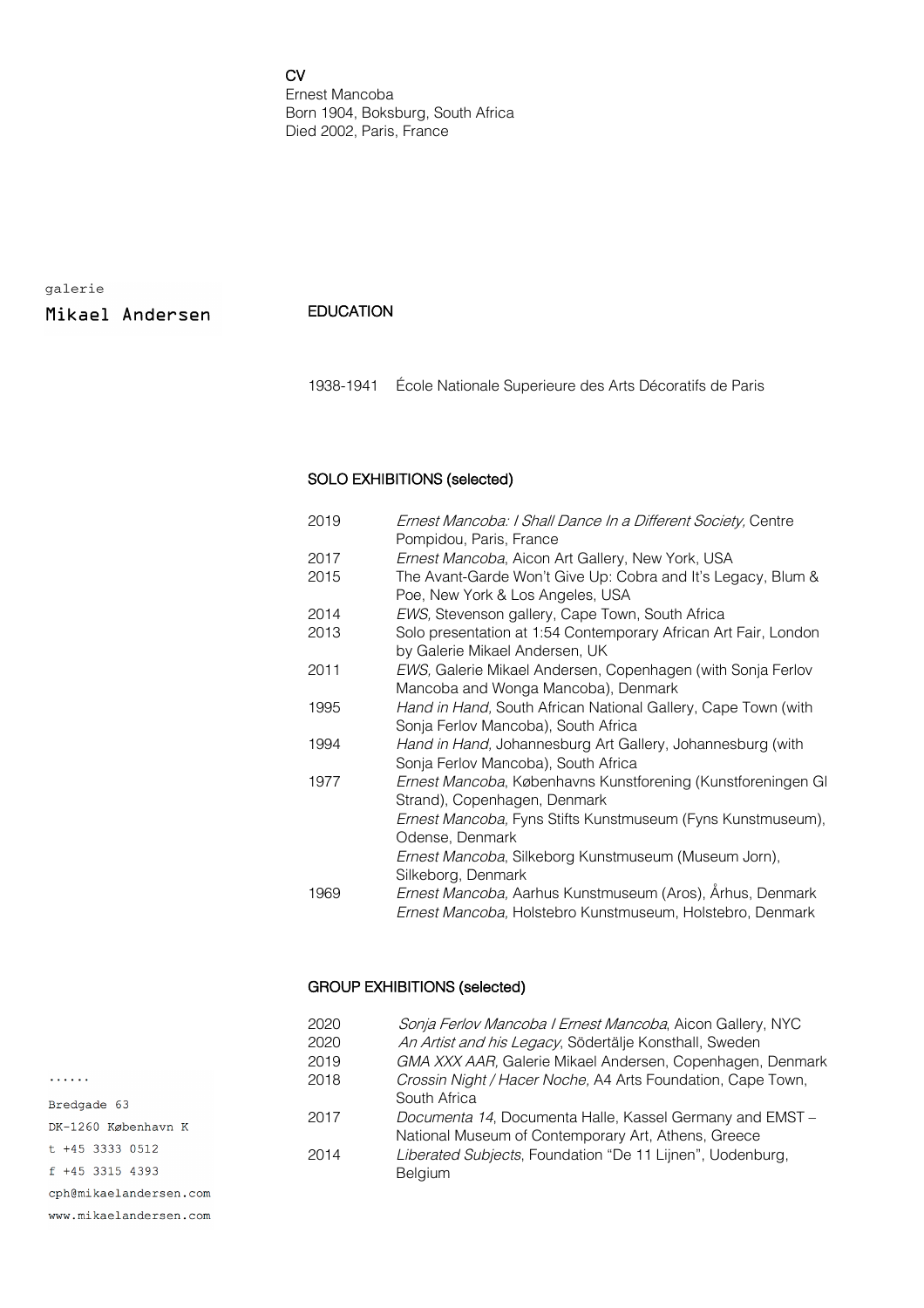#### galerie

Mikael Andersen

| 2012 | Africa and Abstraction: Mancoba, Odita, Blom, Art 43 Basel (with<br>Stevenson Gallery), Basel, Switzerland                                                                                                |
|------|-----------------------------------------------------------------------------------------------------------------------------------------------------------------------------------------------------------|
| 2007 | Black Paris, Museum der Welt Kulturen, Frankfurt am Main,                                                                                                                                                 |
|      | Germany                                                                                                                                                                                                   |
|      | Black Paris, Iwalewa Haus, Bayreuth, Germany                                                                                                                                                              |
| 2001 | El tiempo de Africa, La Sala de Plaza de España, Madrid, Spain<br>El tiempo de Africa, C.I.T., Las Palmas de Canaria, Spain                                                                               |
| 1993 | Afrika-Danmark - Kunst i dialog, Vejle Kunstmusuem, Vejle,<br>Denmark                                                                                                                                     |
|      | Choix d'estampes – Cobra, Paris, France                                                                                                                                                                   |
|      | Retour sur Cobra, Galerie Artcurial, Paris, France                                                                                                                                                        |
| 1989 | Images of Wood, Johannesburg Art Gallery, Johannesburg, South                                                                                                                                             |
|      | Africa                                                                                                                                                                                                    |
| 1988 | The neglected Tradition: Towards a New History of South African<br>Art, Johannesburg Art Gallery, Johannesburg, South Africa<br>Cobra - 40 years later, Nieuwe Kerk, Amsterdam, The<br><b>Netherlands</b> |
|      | Cobra is my mirror, Brandts Klædefabrik, Odense, Denmark                                                                                                                                                  |
| 1986 | Den Globale Dialog, Louisiana Museum of Modern Art,<br>Humlebæk, Denmark                                                                                                                                  |
| 1984 | Cobra Movement, Museo de Arte Contemporáneo de Caracas,                                                                                                                                                   |
|      | Caracas, Venezuela                                                                                                                                                                                        |
| 1982 | Cobra Retrospective, Musée d'Art Moderne de la Ville, Paris                                                                                                                                               |
| 1972 | Den Frie Udstilling, Copenhagen, Denmark                                                                                                                                                                  |
| 1951 | Sonja Ferlov Mancoba, Grethe Inge Pedersen and Ernest<br>Mancoba, Galerie Birch, Copenhagen, Denmark                                                                                                      |
| 1949 | Høstudstillingen, Copenhagen, Denmark                                                                                                                                                                     |
| 1948 | Høstudstillingen, Copenhagen, Denmark                                                                                                                                                                     |
|      |                                                                                                                                                                                                           |

# COLLECTIONS (selected)

ARoS, Aarhus, Denmark Louisiana Musuem of Modern Art, Humlebæk, Denmark Museum Jorn, Silkeborg, Denmark Fonds National d'Art Contemporain, Paris, France Tate Modern, London, UK Foundation "De 11 Lijnen", Uodenburg, Belgium CoBrA Musuem, Amsterdam, The Netherlands Johannesburg Art Gallery, Johannesburg, South Africa Iziko South African National Gallery, Cape Town, South Africa

## GRANTS AND AWARDS

1935 First prize at May Esther Bedford Bantu Art Exhibition

Bredgade 63 DK-1260 København K  $t + 45$  3333 0512 f +45 3315 4393

. . . . . .

cph@mikaelandersen.com www.mikaelandersen.com